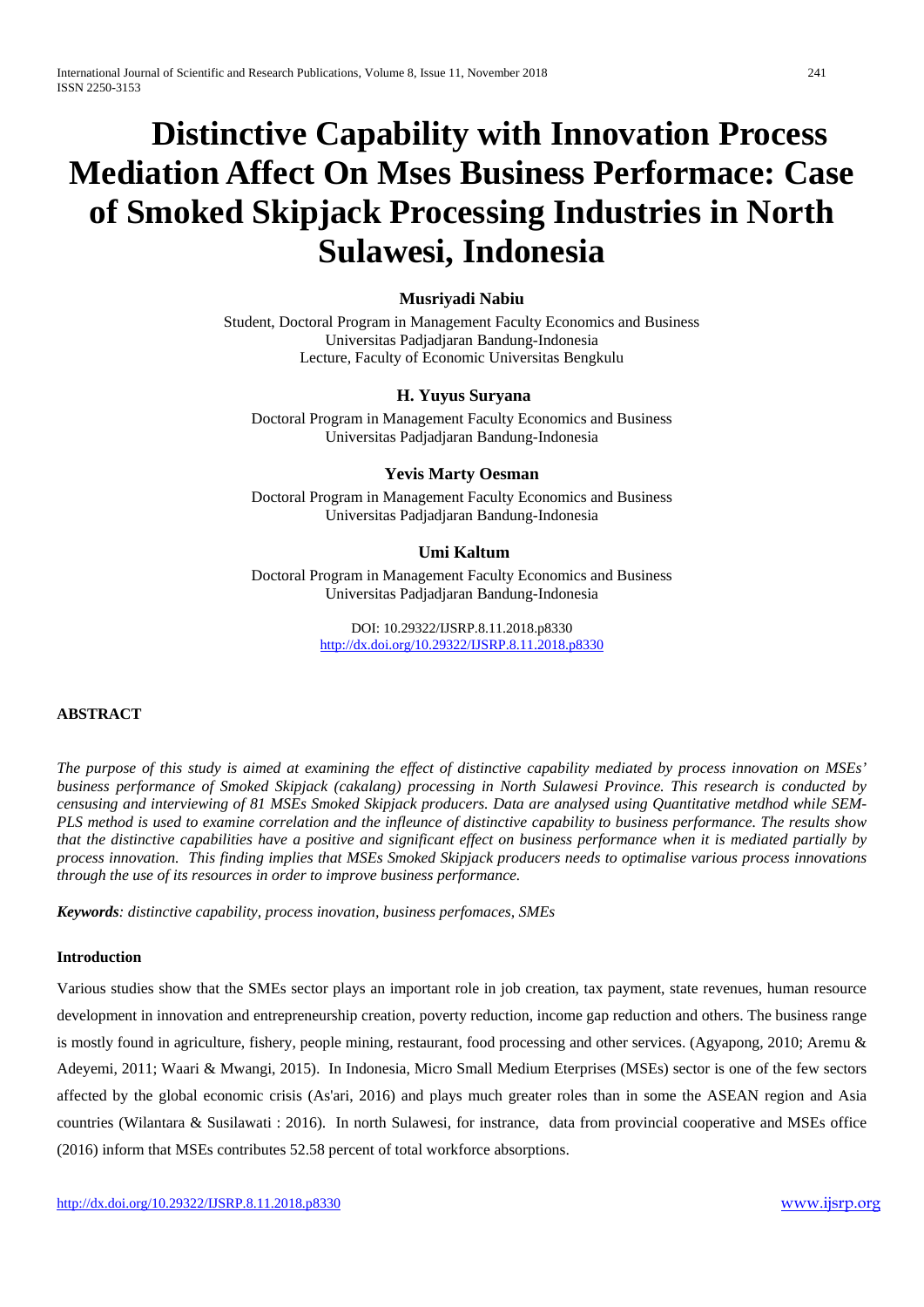Form numbers of MSEs in North Sulawesi Province, 736 MSEs relate to the processing industry of fishery products involving processing and marketing. They process and market various types of fish whether for consumption purposes or non-consumption processing industries. Among those for consumption puoposes, processing industries of smoked skipjack are industries that many entered by household in North Sulawesi.

Smoked Skipjack, local known as *Cakalang Asap*, is categorised into small micro-enterprises (home industry). This clasification is based on Law No. 20 Year 2008. Based on this law, micro business is a business having net worth of Rp 50 million not including land and building or having annual turnover of Rp 300 million (Kemeneg Koperasi and UMKM RI, 2008). In addition, Sujatmiko (2014) mentions that home industry is an industry that employs less than four labour, mostly from family members, with very limited capital. These industries are usually owned by households heads or members of their families. These industries are also categorised into home-based business caracterising by the informal sector unorganized, unregulated, and mostly legal but unregistered (Widodo 2005). Futhermore, these industries are organizationally and operationally under the guidance of the Ministry of Marine Affairs and Fisheries, State Ministry of Cooperatives and SMEs and Local Government. In North Sulawesi, smoked skipjack processing industries employ between two to seven workers who come from family members or neighbors, not organized, legal but generally not registered with the owner and head of business is the head of the family.

The development of smoked skipjack in North Sulawesi is in line with the abundance of catch fish production in North Sulawesi. Data published by Provincial Government of North Sulawesi (2018) informs that captured fisheries production of North Sulawesi Province reaches 818,192.32 tons/year. Efforts to develop the skipjack industry in addition to efforts to optimize the potential of catch fish, are also intended to increase the added value of fish catches that are dominated by 3 types of fish, namely are skipjack (*Cakalang*), yellowfin tuna (*Madidihang*), and shortfin scad (*Layang*). However, there is no official data publihed regarding the exact number of MSEs smoked skipjack industries in North Sulawesi. Based on the survey, the number of smoked skipjack industries is 84 units, as shown in Table 1.

| TVULTION and distribution of MISES SHOKED SKIPFACE INDUSTRIES IN TWITH SURAWEST, 2010. |                   |              |  |  |
|----------------------------------------------------------------------------------------|-------------------|--------------|--|--|
| N <sub>o</sub>                                                                         | District/City     | Unit of MSEs |  |  |
|                                                                                        | Kota Manado       |              |  |  |
| 2.                                                                                     | Kota Bitung       | 27           |  |  |
| 3.                                                                                     | Kota Tomohon      |              |  |  |
| 4.                                                                                     | Minahasa Utara    | 12           |  |  |
| 5.                                                                                     | Tondano           |              |  |  |
| 6.                                                                                     | Minahasa Tenggara | 23           |  |  |
|                                                                                        | Total             | 84           |  |  |

Table 1 Number and distribution of MSEs Smoked Skipjact Industries in North Sulawesi, 2016.

*Source: Verification Field Survey, 2017*

Table 1 shows that the number of SMEs of smoked skipjack in North Sulawesi is about 11 percent of the total MSEs in the fishery sector. These smoked skipjack industries are mostly located in coastal area and close to the raw material sources. Currently, these businesses are beginning to penetrate into areas that had not previously existed, and geographically located in the mountains. This indicates that the smoked skipjack consumers began to grow widely. Nevertheless, the preliminary survey also shows that some of these industries are no longer operating. Allegedly, this is caused by the lack of resources owned by the industry, lack of innovation that can follow the development of consumer preferences, as well as the high level of competition both with fellow industry and the emergence of competitive products.

<http://dx.doi.org/10.29322/IJSRP.8.11.2018.p8330> [www.ijsrp.org](http://ijsrp.org/) The concept of Distinctive Capability and Innovation has been discussed by Pearce and Robinson (2011), Barney and Hesterly (2010), Wheelen, et.al (2015). However, all discussions focus more on applying these concepts to medium and large scale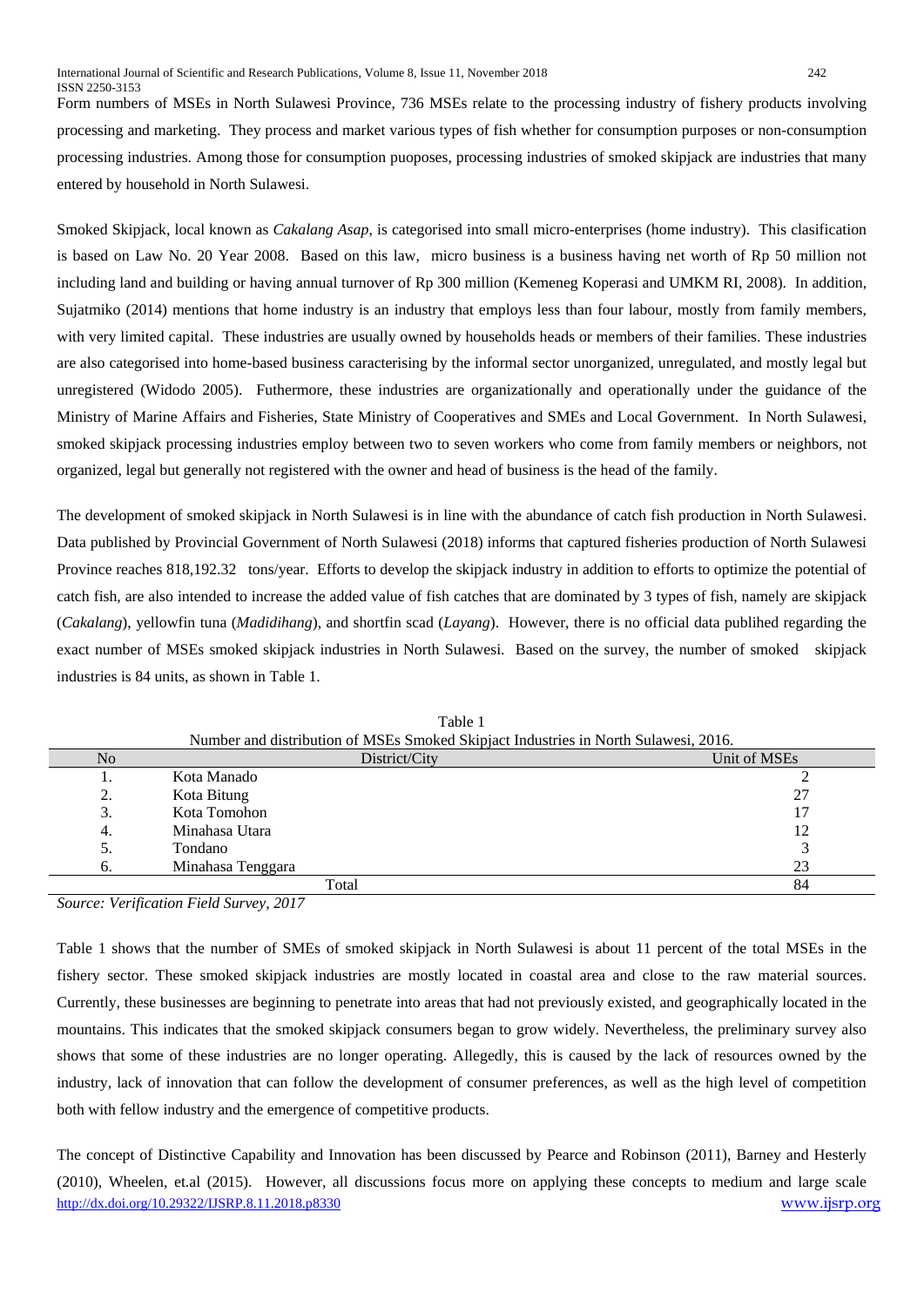businesses or formal businesses. Even Hitt, et.al (2015) mentions that sources of traditional competitive advantages such as labor costs, capital, and raw materials are not effectively used in global competition. Companies must have the resources and special abilities other companies do not have as core competencies.

Study by Rosenbusch., et.al (2011) finds that innovation is not always significantly related to performance, depending on the context. Factors such as the age of the firm (the length of company operates), the type of innovation, and the cultural context affect the impact of innovation on performance in most companies. Similarly, Lin and Chen (2007) in his research on SMEs in Taiwan who applied technological and marketing innovations found that innovation has a weak relationship to the performance of SMEs. In fact, administrative innovation is the most important factor explaining performance rather than technological innovation.

In an informal industry with simple technology, tangible, intangible, and organizational capability is essential. This human resource capabilities will encourage the creation of process innovation even in a simple scope (Crossan and Apaydin, 2009).

Departing from above discussion, it is interested to examine and analyse how distinctive capabilities affect business performance through process innovation in SMEs of smoked skipjack in North Sulawesi Province.

## **Brief Literature Review**

# **Distinctive Capabilities**

Pearce and Robinson (2011: 154) state in the concept of Resource Based View that the company's resource factor involving tangible, intangible and organizational resources, is an important factor in determining the success or failure of the business. Therefore, these resources need to get consideration for business performance improvement and sustainability.

Hitt, et al (2015: 83-84), states that in order to compete in the global era, companies must have the resources and special abilities that other companies do not have as core competencies. Through core competencies and global competition standards, value will be reflected by low product costs, or by a combination of low cost and high quality compared to other competitors. Thus, the attractiveness of an industry depends on the nature of resources, capabilities, and core competencies.

#### **Process Innovation**

Pearce and Robinson (2011: 371-376) states that innovation is divided into two parts: incremental innovation and continuous improvement. Incremental innovation is a simple change or adjustment to existing production, service or process. While continuous improvements are an endless process of finding ways to improve and improve the company's products and processes through assembly, sales, and services. Generally, companies conduct activities that are incremental innovation involving 5 steps, i.e., define, measure, analyze, improve, and control (DMAIC). Nowadays, incremental innovation done on an ongoing basis is a new approach. This innovation is built through business operations; continuous improvement of products, services, and processes; and work relationships based on trust and teamwork.

Innovation is generally driven by the ability to see relationships, opportunities and take advantage of opportunities (Tidd and Bessant, 2013: 24). Innovation is not just about opening new markets, but it also can be new ways to serve the already established process. In addition, innovation is not merely limited to business in the form of goods, but it also involves service business. Innovation has always been the most important characteristic of success. Innovating companies generally achieve better or more successful growth than those who do not innovate. The company that gets its market share and its profitability increases is the company that innovates. Thus, innovation will always be related to change.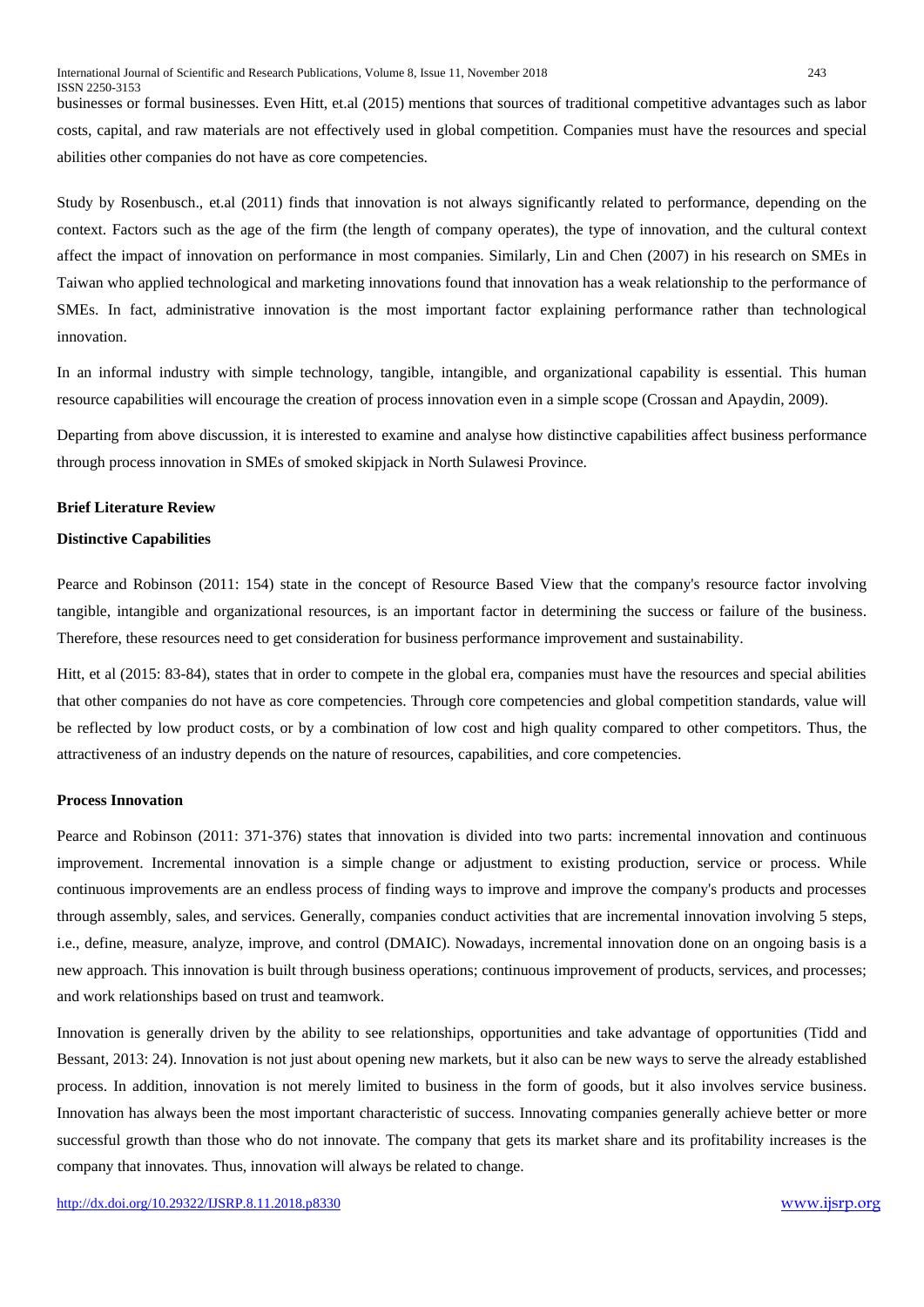Performance serves as an instrument for formulating planning, knowing whether the company has the ability to sustain its life and the company's success. Company's performance can be measured using Market Share Profitability and Cost Reduction (Wheelen *et.al*. 2015: 338), and the business portfolio indicated by sales growth and profitability Hubbard and Beamish (2011: 139). This measurement differs significantly to SMEs, in term of structure and philosophy (Hudson et al. 2001), and Chong. 2008). Therefore, assessing SMEs performance should be differentiated with large companies. The limited resources of SMEs show that quality and time dimensions are crucial to ensure that inefficiency levels remain low, and high levels of productivity performance are achieved. With a relatively small number of customers, SMEs should ensure customer satisfaction remains high and be flexible enough to respond to rapid market changes and remain competitive.

Two approaches are applied to measure the company's performance advantage (Hew and Loi, 2004). First approach is focussed on above-average performance dimensions, such as market share, financial performance, among others. Second approach puts attention on corporate longevity. Corparate life is used as company's performance. A long life company means that the company can survive in a long time and its performance is superior. Another business performance is sugeested by Venkatraman and Ramanujam (1986). They used value based concept as perfomance measurement, i.e., using non-financial indicators as a complement to financial indicators. Some non-financial indicators used for performance indicators include market share, new product introductions, product quality, marketing effectiveness, industry value added, and technological efficiency. Similar indicators are also suggested by sentence Alasadi and Abdelrahim (2007). They recomended to apply satisfaction of the owners in term of profit, turnover, break even point and business development for measuring the performance of SMEs.

## **Previous Research**

Studies explaining the effect of SMEs distinctive capabilities on their business performance are limited, mostly focus on small medium and large enterprise especially in Indonesia. From literature survey, most studies concludes that company's capabilities have significant impact on business performances wheteher through innovation performance or not. Study by Sudrajat (2013) for instance. He concludes that dynamic capabilities have direct effect and indirectly on company performance through inovation perfomance. Similar result is also shown by study of Man and Wafa (2008) in Malaysia. Their study conclude that distinctive capabilities are significantly related to SMEs performance. In Indonesia case, Poernomo (2013) finds that (a) company resources (valuable and rare) have a significant positive effect on entrepreneurship orientation, competitive advantage, and business performance, (b) valuable, rare and inimitable corporate capability have a significant positive effect on competitive advantage, and business performance.

<http://dx.doi.org/10.29322/IJSRP.8.11.2018.p8330> [www.ijsrp.org](http://ijsrp.org/) Other studies, such as study by Omsa, *et al* (2015); Awang, *et al*., (2010); and Erdil, *et al*., (2010), have similarly conclusion on the effect of company capabilities, eventhough they have dissimilarity measures of company capabilities. Omsa, *et al* (2015) are more concentrate on management capabilities, Awang, et al (2010) tend to focus on enterpreunership orientation and distinctive capability, while Erdil, et al (2010) use core employees and other distinctive resources as a meaurement of company capabilities. As aforementioned, all these studies have rather similar conclusion about the impact of company capabilities on business performaces. Omsa, *et.al* (2015) concludes that management capabilities have a positive and significant impact on competitive strategy and firm performance. Awang, *et.al* (2010) states that a) enterpreunership orientation and distinctive capability are able to explain performance significantly, b) innovation shows a positive relationship with performance, c) all dimensions of distinctive capability are positively related to performance. Finally, Erdil, *et.al* (2010) affirm that the ability and performance of the organization is higher in companies that use core employees (core employee) and other distinctive resources. Regarding to innovation, Dalota (2013) concludes that innovation requires the development of human resources and the provision of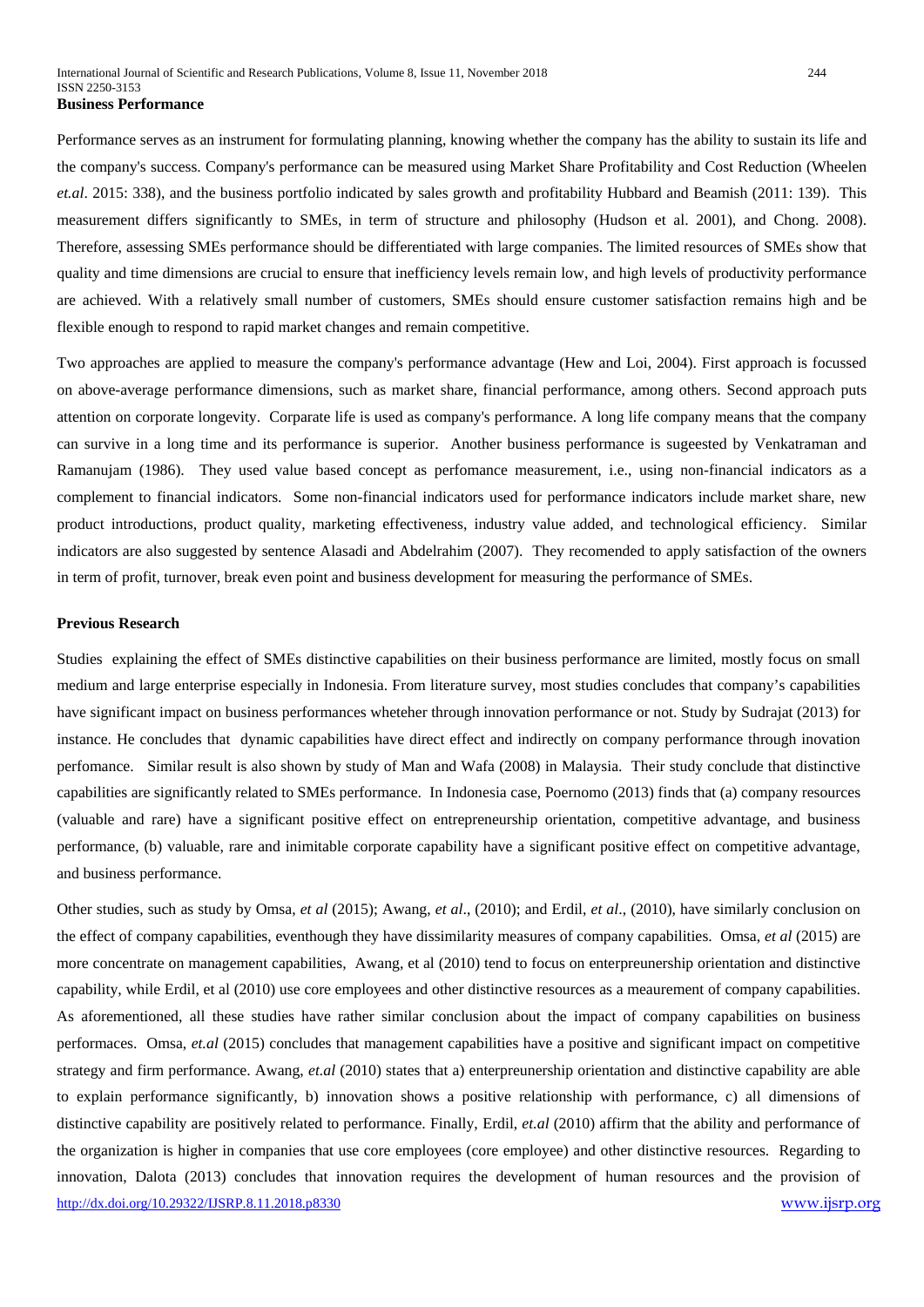supporting infrastructure. In the meantime, Laosirihongthong, *et.al* (2014) suggests internal resources have a positive effect on innovation performance.

Departed from above discuassion, the proposed research hypothesis is

*H1: Distinctive Capability positively affects Business Performance through Process Innovation*

# **RESEARCH METHODS**

This reasearch uses a quantitative method. In this model, a total of 24 indicators are divided into 3 constructs, namely, Distinctive Capabilities  $(X_1)$ , Process Innovation  $(X_2)$ , and Performance  $(Y)$ . Distinctive Capabilities  $(X_1)$  cosnsists of 14 indicators including: availability of supporting technology  $(X_{1,2})$ , provision of production equipment  $(X1.3)$ , availability of adequate raw materials (X<sub>1.4</sub>), supply of raw materials continuously (X<sub>1.5</sub>), financial availability (X<sub>1.6</sub>), provision of distribution facilities (X<sub>1.7</sub>), collaboration with other MSEs ( $X_{1,8}$ ), MSE's ability to innovate ( $X_{1,10}$ ), marketing ability ( $X_{1,11}$ ), ability to compete with similar MSES  $(X_{1,12})$ , ability to compete with the MSE product substitution  $(X_{1,13})$ , business orientation of UMK  $(X_{1,15})$ , ability to allocate resources  $(X_{1.16})$ , and ability in business administration  $(X_{1.18})$ . Construct process innovation  $(X_2)$  involves 6 indicators including development of raw material management  $(X_{2,1})$ , refinement of production process  $(X_{2,2})$ , partnership development with supplier  $(X_{2,3})$ , commitment in developing of service  $(X_{2,4})$ , development commitment of UMK  $(X_{2,6})$ , and motivation to increase knowledge  $(X_{2,7})$ . Meanwhile, Performance Constructs comprises 4 performance indicators, namely, satisfaction in goal achievement (Y<sub>4</sub>), product quality (Y<sub>5</sub>), improvement of marketing effectiveness (Y<sub>6</sub>), and employee satisfaction in work (Y<sub>8</sub>).

This research is conducted in 6 districts / cities in North Sulawesi Province in 2017. Pprimary data (cross section) is collected using questionnaires with self administered methods. The unit of analysis is a Small Micro Business (SMEs) of skipjack Fish. Number of respondentd aree 81 SMEs of population 84 SMEs. Three MSEs are not made by respondents because they have only conducted product testing and until the research has not been conducted.

## **RESULT AND DISCUSSION**

The first step in data analysis is to determine the appropriateness of the model by evaluation the outer and inner model as suggested by Abdillah and Jogiyanto (2015; 193-196). The test results of the model are discussed as follows:

## *Measurement Model Test (Outer Model)*

The main parameters tested were construct validity (convergent and discriminant validity) and internal consistency test (reliability) constructs (Abdillah and Jogiyanto, 2015: 206). Rule of thumb used is  $AVE > 0.5$ , communality  $> 0.5$ , and cross loading factors greater than value on various variables for the same indicator. The results of convergence and reliability test are presented in Table 2.

|                    | <b>CAP</b> | <b>INOPRO</b> | <b>PERFORM</b> |
|--------------------|------------|---------------|----------------|
|                    | $(X_1)$    | $(X_2)$       | Z              |
| $X_{1.2}$          | 0.811      | 0.755         | 0.588          |
| $X_{1.3}$          | 0.837      | 0.736         | 0.660          |
| $X_{1.4}$          | 0.770      | 0.606         | 0.577          |
| $X_{1.5}$          | 0.821      | 0.751         | 0.650          |
| $X_{1.6}$          | 0.734      | 0.560         | 0.678          |
| $X_{1.7}$          | 0.746      | 0.622         | 0.586          |
| $\mathrm{X}_{1.8}$ | 0.657      | 0.587         | 0.506          |
| X1.10              | 0.736      | 0.719         | 0.639          |

Tabel 2 Cross Loading Indicator and Variable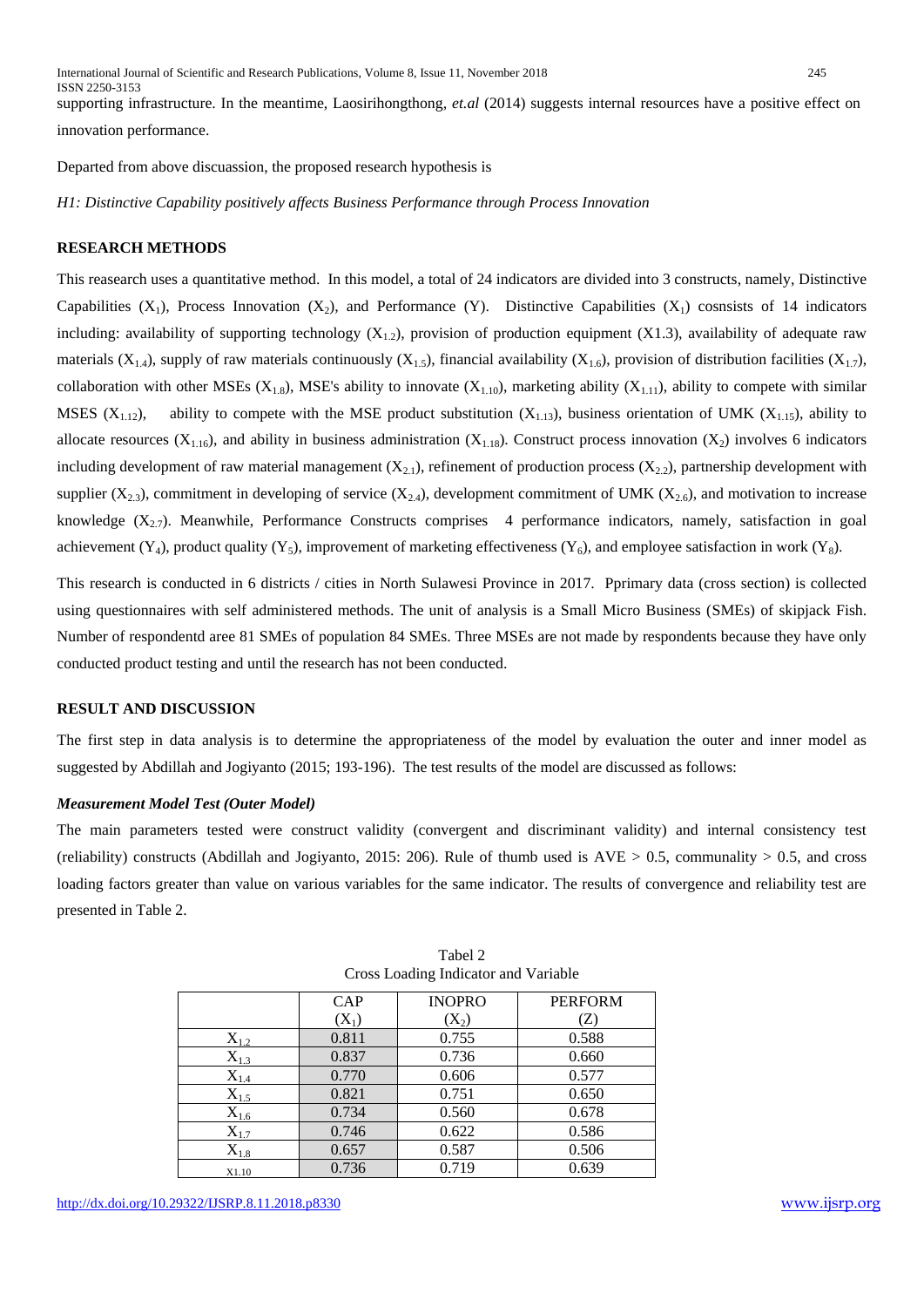International Journal of Scientific and Research Publications, Volume 8, Issue 11, November 2018 246 ISSN 2250-3153

| $X_{1.11}$  | 0.845 | 0.722 | 0.716 |
|-------------|-------|-------|-------|
| $X_{1.12}$  | 0.801 | 0.655 | 0.688 |
| $X_{1.13}$  | 0.708 | 0.627 | 0.574 |
| $X_{1.15}$  | 0.853 | 0.835 | 0.751 |
| $X_{1.16}$  | 0.820 | 0.731 | 0.665 |
| $X_{1.18}$  | 0.661 | 0.560 | 0.464 |
| $X_{2.1}$   | 0.689 | 0.825 | 0.605 |
| $X_{2,2}$   | 0.692 | 0.777 | 0.478 |
| $X_{2.3}$   | 0.749 | 0.813 | 0.703 |
| $X_{2.4}$   | 0.697 | 0.772 | 0.674 |
| $X_{2.6}$   | 0.633 | 0.737 | 0.539 |
| $X_{2.7}$   | 0.500 | 0.567 | 0.451 |
| $Y_4$       | 0.677 | 0.610 | 0.824 |
| $Y_5$       | 0.556 | 0.592 | 0.704 |
| $Y_6$       | 0.651 | 0.596 | 0.807 |
| ${\rm Y}_8$ | 0.672 | 0.642 | 0.813 |

Table 2 shows that the value of cross loading for all the construct indicators are greater than that of the indicator in the other constructs. This means the model has enough discriminant validity. Furthermore, Table 3 presents test result of the convergence validity and model reliability.

| Tabel 3                 |       |                          |          |                 |             |  |  |
|-------------------------|-------|--------------------------|----------|-----------------|-------------|--|--|
| <b>Eatimation Model</b> |       |                          |          |                 |             |  |  |
| Variabel                | AVE   | Composite<br>Reliability | R Square | Cronbachs Alpha | Communality |  |  |
| $CAP(X_1)$              | 0.599 | 0.954                    |          | 0.948           | 0.599       |  |  |
| INOPRO $(X_2)$          | 0.568 | 0.886                    | 0.780    | 0.845           | 0.568       |  |  |
| PERFORMNCE (Y)          | 0.622 | 0.868                    | 0.674    | 0.796           | 0.622       |  |  |

Based on Table 3, the AVE and communality values for all variables are greater than 0.5. This means the probability of an indicator in a construct going to another variable is lower  $( $0.5$ ). Thus, the probability of the indicator converging and entering$ the construction is greater as decribed by Abdillah and Jogiyanto (2015: 207). Meanwhile, reliability test uses Cronbach's alpha and composite reliability parameters. The rule of thumb used in this test is that the values should be greater than 0.6 and 0.7 respectively. Table 3 shows that the value of Chronbach's alpha is between 0.796 - 0.948, while the composite reliability is between 0.868 - 0.954. Thus, this test concludes that the model used is valid and reliable.

# *Test of Structural Model (Inner Model)*

The parameters used in evaluating the inner model are  $R^2$  for the dependent construct and the path or t-values value of each path for the significance test of antarkonstructs in the structural model (Abdillah and Jogiyanto, 2015: 197). The results of this test are presented in Table 4.

The value of  $R^2$  0.677 informs that the variables of Business Performance (Y) can be explained by the variable of Distinctive Capability  $(X_1)$  and Process Innovation  $(X_2)$  simultaneously equal to 67.7%, while the remainder (32.3%) is explained by other factors not included in this model. In addition, the relationship of Distinctive Capability  $(X_1)$  and Process Innovation  $(X_2)$  has  $\mathbb{R}^2$ 0.708 indicates that variation of Process Innovation variable can be explained by variable of Distinctive Capability  $(X_1)$  equal to 70.8% and the rest (29.2%) by other factor which is not included in this research model. The both  $R^2$  values are in the strong category (> 0.67). Effect of each variable correlation is denoted by the Total Effect parameter, as shown in Table 4.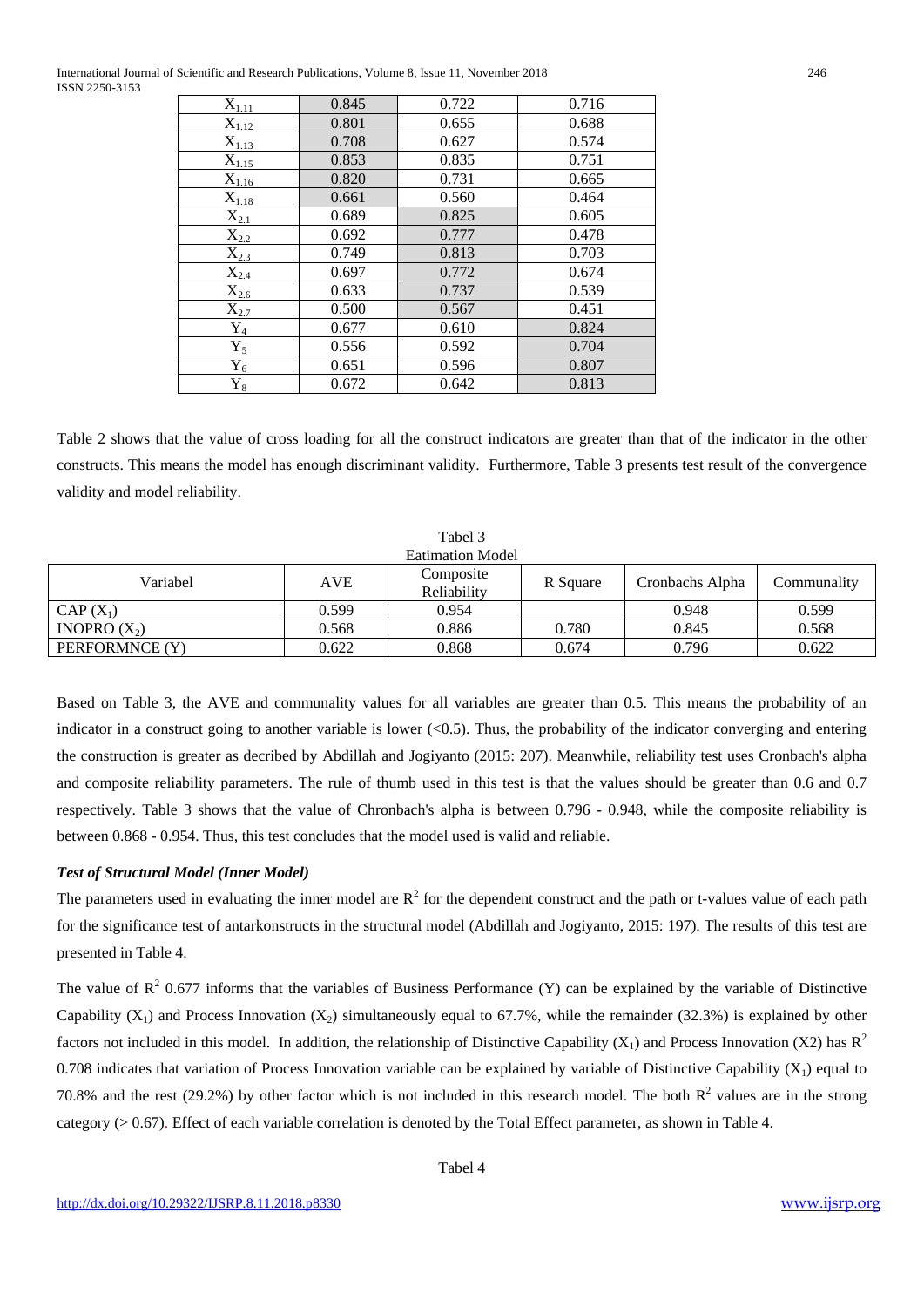|                                                                   | Original<br>Sample $(O)$ | Sample Mean<br>(M) | <b>Standard</b><br>Deviation<br>(STDEV) | <b>Standard Error</b><br>(STERR) | <b>T</b> Statistics<br>( O/STERR ) |
|-------------------------------------------------------------------|--------------------------|--------------------|-----------------------------------------|----------------------------------|------------------------------------|
| <b>CAPUNIK</b><br>$(X_1) \rightarrow$<br><b>INOPRO</b><br>$(X_2)$ | 0.883                    | 0.883              | 0.022                                   | 0.022                            | 39.369                             |
| CAPUNIK $(X_2)$<br>$\rightarrow$ PERFORM                          | 0.812                    | 0.813              | 0.033                                   | 0.033                            | 24.577                             |
| INOPRO $(X_2) \rightarrow$ PERFORM $(Y)$                          | 0.254                    | 0.242              | 0.129                                   | 0.129                            | 1.970                              |

Total effects correlation among variables

\* Significance at  $\alpha$  = 0,05 (t<sub>-table</sub>=1,969)

According to Abdillah and Jogiyanto (2015: 232), the mediation effect test of the signification test output is indicated by the Total effect. The main reason is that on the mediation effect, testing is done not only direct effects but also indirect effects. The criteria used are: a) If the main relationship  $(X_1 \rightarrow Y)$  direct, and indirect relationship  $(X_1 \rightarrow X_2$  and  $X_2 \rightarrow Y)$  are significant meaning that full mediation occurs; b) If the three relationships  $(X_1 \rightarrow Y, X_1 \rightarrow X_2)$  and  $X_2 \rightarrow Y$  are significant, meaning that partial mediation happens.

The analysis results show that the Original Sample (O) values are all positive. This means that if the independent variable increases it will give a positive influence on the dependent variable (see Table 4). Viewed from t<sub>statistics</sub> is known that all correlation between variables have  $t_{statistik}$  value >  $t_{table}$  (1.969). Ar a result, the hypothesis (H1) is accepted, meaning that distinctive capabilities affect business performance through process innovation.

A complete path diagram of the research model is presented in Figure 1.



Figure 1 A complete path Diagram of Research Model

# *Research findings: Discussion*

By considering the result of hypothesis test using t<sub>statistics</sub> of parameter on various independent variables, dependent and mediator, it hence can be concluded hypothesis  $(H_1)$  supported. That is, Distinctive Capabilities have a positive effect on Business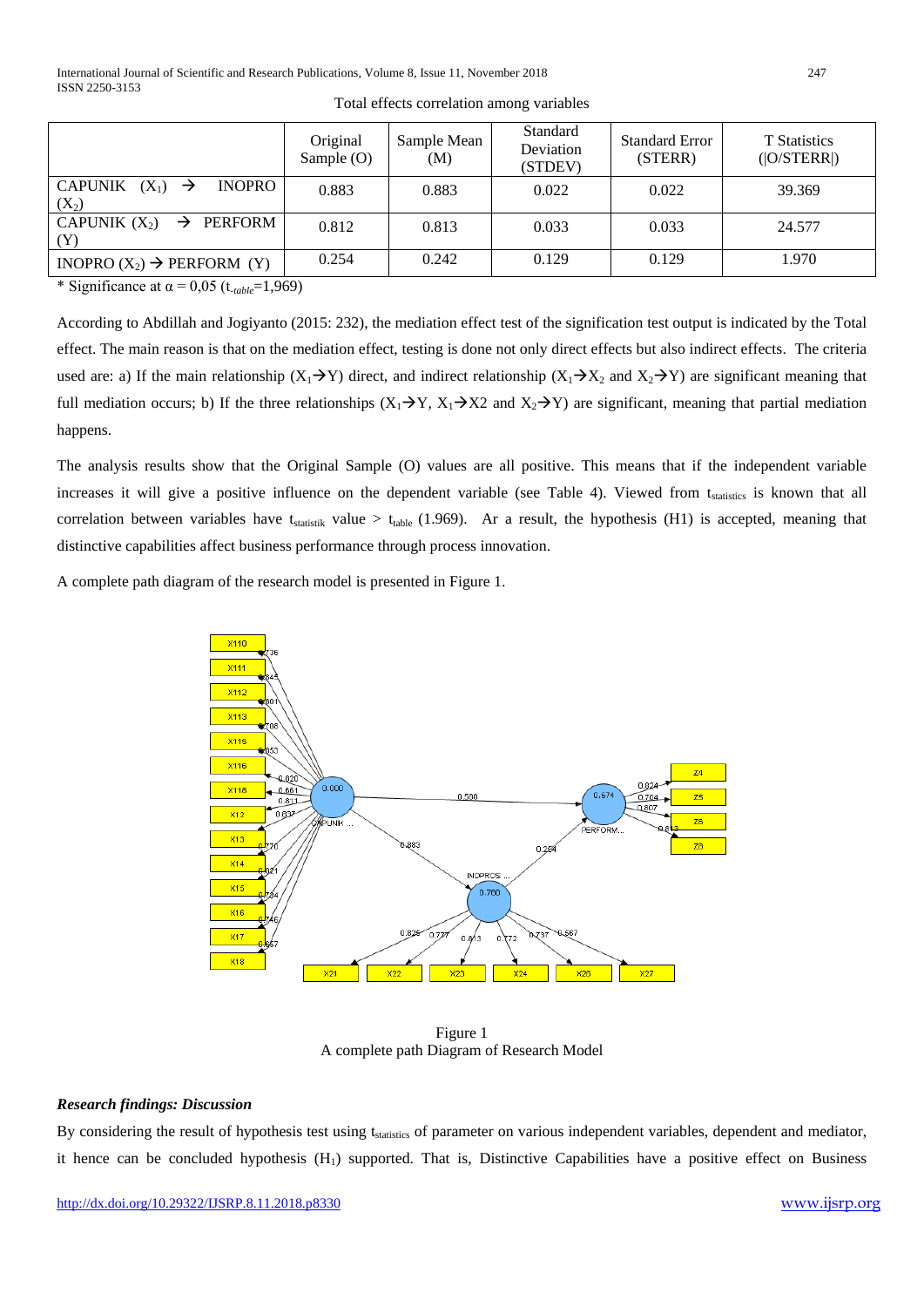Performance through Process Innovation. Process Innovation serves as a partial mediator. An explanantion of these findings is that, according to Abdillah and Jogiyanto (2015: 232), the significannt effect of output mediation is conducted by examining the *Total Effect*, not on *path coefficient*. Based on this rule, the research result shows that from the two influence relations, the Distinctive capability  $(X_1)$  has the greatest contribution to the performance of SMSEs. This is a direct (main) relationship between distinctive capability  $(X_1)$  to business performance  $(Y)$  with original sample  $(O)$  and t<sub>statistic</sub> is greater than mediation relationships.

Those findings have implications for MSME's owners. Business performance of MSME's smoked skipjack can be improved through two approaches. The *first* approach is to utilize and optimize the resources that have distinctive capabilities without having to improve a process innovation. *Secondly*, business performance can also be improved by utilizing process innovation owned by MSEs. The main reason is that the producers of smoked skipjack still use very simple technology or there is no introduction of adequate (modern) technology. In addition, the product characteristics have a simple feature and a short durability. For these reasons, increased business performance will be obtained if the production process of smoked skipjack in MSEs utilize process innovation. In other words, improving business performances required the capability of the resources owned. The survey also found that the resources owned by MSEs is more likely able to employ because technology used is very simple. This implies that innovation can be conducted from management process of raw material to product marketing. These arguments were also supported by many studies, among others are study by Nham Tuan1, *et.al* (2016), Rosenbusch., *et.al* (2011), Lin and Chen (2007), and Uhlaner, Lorraine M., et.al (2012). Nham Tuan1, *et.al* (2016) concluded that in order to improve innovative performance and enterprise, companies in supporting industries must concentrate heavily on processes, marketing, and organizational innovation activities, rather than product innovation activities. Meanwhile, study by Rosenbusch, *et.al* (2011) found that innovation is not always significantly related to performance, depending on the context. In such terms such factors as the age of the firm (the length of company operates), the type of innovation, and the cultural context affect the impact of innovation on performance in most companies. Similarly, Lin and Chen (2007) in his research on SMEs in Taiwan who applied technological and marketing innovations found that innovation has a weak relationship to the performance of SMEs. In fact, administrative innovation is the most important factor explaining performance rather than technological innovation. Furthermore, Uhlaner, Lorraine M., *et.al* (2012) mentions that employee involvement gives a positive effect on process innovation, but negatively affects sales growth. The effects of moderation are more visible on the smallest companies. This means that in small companies the resources should be equipped with capabilities.

# **CONCLUSION DAN IMPLICATION**

All variables are positively correlated so that any changes to Distinctive Capabilities will have a positive effect on Process Innovation and Business Performance. Process Innovation serves as a partial mediator.

Based on the results of this study, it is recommended that owners of SMEs Cakalang Asap in North Sulawesi pay attention to their own distinctive capabilities (tangible, intangible and organizational capability) because this distinctive capability gives positive and significant influence to Business Performance and Process Innovation.

# **DAFTAR PUSTAKA**

Abdillah, Willy dan Jogiyanto, HM. 2015. *Partial Least Square* (PLS): Alternatif Structural Equation Modeling (SEM) dalam Penelitian Bisnis. Penerbit Andi. Yogyakarta.

Agyapong, D. 2010. Micro, small and medium enterprises' activities, income level and poverty reduction in Ghana-A synthesis of related literature. *International Journal of Business and Management*, *5*(12), 196.

Alasadi, Ramli and Ahmed Abdelrahim. 2007. *Critical Analysis And Modelling Of Small Business Performance (Case Study*: Syria). *Journal of Asia Enterpreneurship and Sustainability*. Vol. III, Issue 2, September 2007.